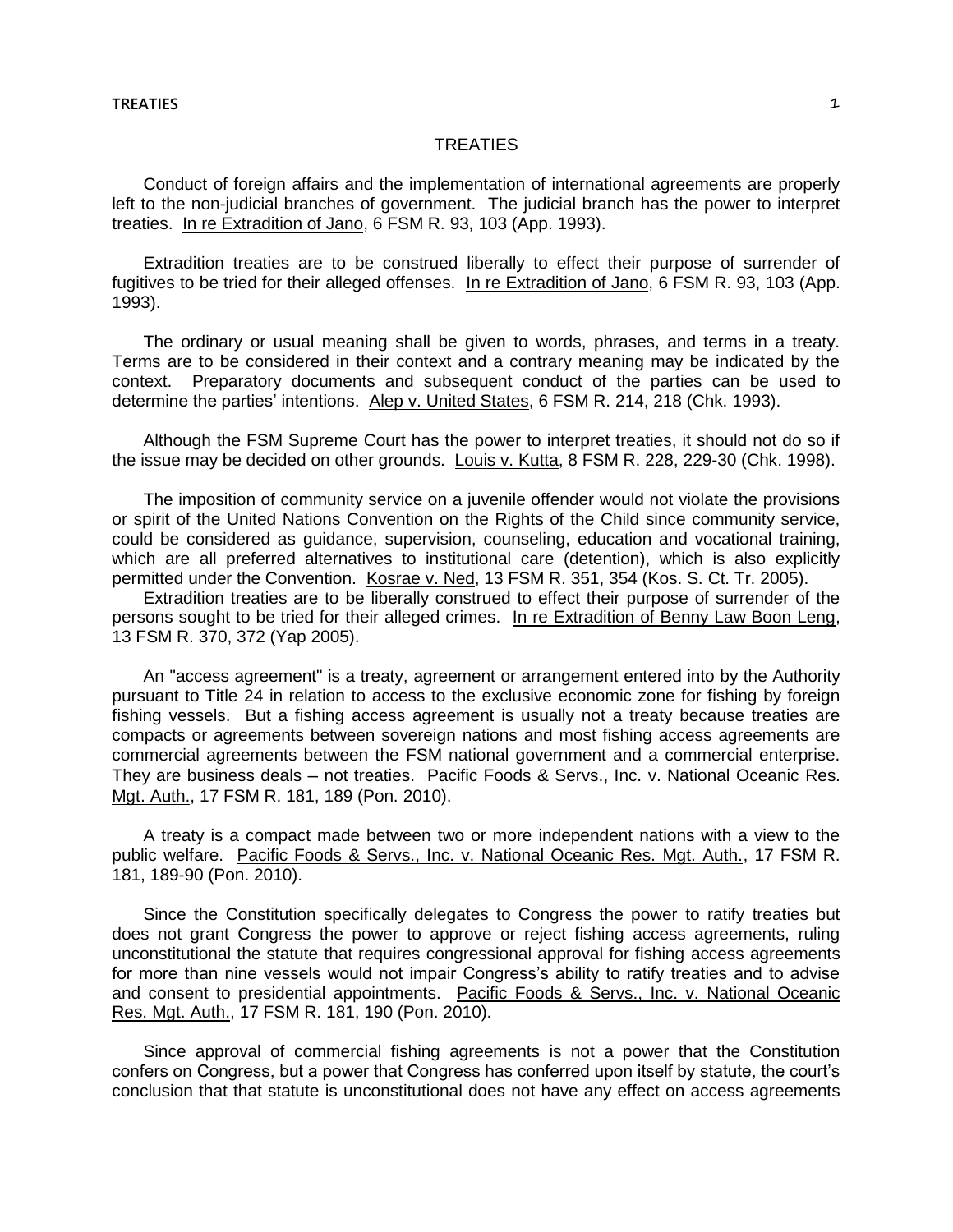## **TREATIES** 2

that are actually negotiated and concluded as treaties between sovereign nations because, just like any other treaty, the President would continue to submit those to Congress for ratification. Pacific Foods & Servs., Inc. v. National Oceanic Res. Mgt. Auth., 17 FSM R. 181, 190 (Pon. 2010).

Article 15 of the 1944 Convention on International Aviation, which bars fees, dues, or other charges being imposed by any contracting State in respect solely of the right of transit over or entry into or exit from its territory of any aircraft of a contracting State or persons thereon, does not bar a tax only on outgoing passengers, freight, or cargo from Chuuk. Continental Micronesia, Inc. v. Chuuk, 17 FSM R. 526, 533-34 (Chk. 2011).

In order to ratify a treaty, two-thirds of the members of Congress must vote in favor of ratification. Ratification may not be done by the resolution process where only eight votes are necessary. Congress v. Pacific Food & Servs., Inc., 17 FSM R. 542, 547 & n.1 (App. 2011).

A treaty is an international agreement concluded between states in written form and governed by international law, whether embodied in a single instrument or in two or more related instruments and whatever its particular designation. FSM v. Ezra, 19 FSM R. 486, 490 n.2 (Pon. 2014).

Pacta sunt servanda ("agreements must be kept"), is the rule of law that applies to all agreements made within the framework of the international legal system, and is the basis of the law of treaties, and once in force treaties are binding on the parties to them and must be performed in good faith. FSM v. Ezra, 19 FSM R. 486, 492 & n.5 (Pon. 2014).

A treaty signed by the President, and ratified by Congress, is our law. FSM v. Ezra, 19 FSM R. 486, 497 (Pon. 2014).

Only those fisheries management agreements that require the FSM to enforce, on a reciprocal basis, the fisheries laws of foreign countries against persons who have violated the fisheries law of that foreign country, must, under 24 F.S.M.C. 120(2), implemented by National Oceanic Resource Management Authority regulation. FSM v. Kimura, 20 FSM R. 297, 304 (Pon. 2016).